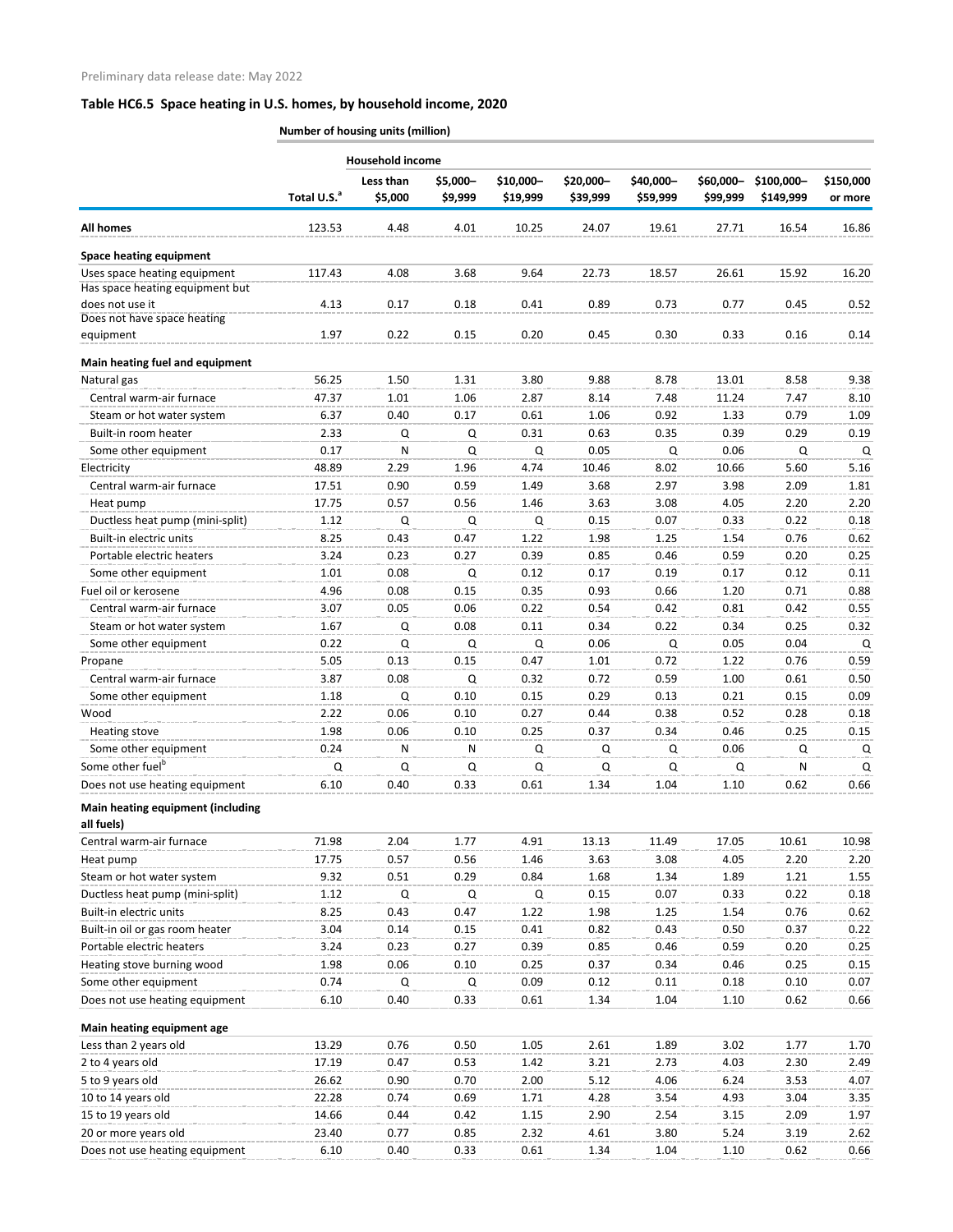|                                                     | Number of housing units (million) |                         |                     |                       |                       |                       |                       |                         |                      |
|-----------------------------------------------------|-----------------------------------|-------------------------|---------------------|-----------------------|-----------------------|-----------------------|-----------------------|-------------------------|----------------------|
|                                                     |                                   | <b>Household income</b> |                     |                       |                       |                       |                       |                         |                      |
|                                                     | Total U.S. <sup>a</sup>           | Less than<br>\$5,000    | \$5,000-<br>\$9,999 | \$10,000-<br>\$19,999 | \$20,000-<br>\$39,999 | \$40,000-<br>\$59,999 | \$60,000-<br>\$99,999 | \$100,000-<br>\$149,999 | \$150,000<br>or more |
| <b>All homes</b>                                    | 123.53                            | 4.48                    | 4.01                | 10.25                 | 24.07                 | 19.61                 | 27.71                 | 16.54                   | 16.86                |
| Has thermostat                                      |                                   |                         |                     |                       |                       |                       |                       |                         |                      |
| Yes                                                 | 109.35                            | 3.14                    | 2.91                | 7.94                  | 20.55                 | 17.53                 | 25.61                 | 15.61                   | 16.06                |
| Smart or internet-connected                         |                                   |                         |                     |                       |                       |                       |                       |                         |                      |
| thermostat                                          | 12.78                             | 0.14                    | 0.10                | 0.27                  | 0.88                  | 1.32                  | 3.02                  | 2.70                    | 4.34                 |
| Programmable thermostat                             | 52.49                             | 1.14                    | 1.02                | 3.10                  | 9.49                  | 8.23                  | 12.58                 | 8.29                    | 8.66                 |
| Non-programmable thermostat                         | 44.08                             | 1.86                    | 1.78                | 4.57                  | 10.18                 | 7.98                  | 10.01                 | 4.62                    | 3.07                 |
| No                                                  | 12.73                             | 1.22                    | 0.97                | 2.08                  | 3.24                  | 1.83                  | 1.89                  | 0.82                    | 0.68                 |
| Does not use heating or air-                        |                                   |                         |                     |                       |                       |                       |                       |                         |                      |
| conditioning equipment                              | 1.45                              | 0.12                    | 0.13                | 0.23                  | 0.28                  | 0.25                  | 0.21                  | 0.11                    | 0.12                 |
| Main heating equipment control                      |                                   |                         |                     |                       |                       |                       |                       |                         |                      |
| Sets one temperature and leaves it                  |                                   |                         |                     |                       |                       |                       |                       |                         |                      |
| there most of the time                              | 50.49                             | 1.70                    | 1.58                | 4.42                  | 10.82                 | 8.86                  | 11.63                 | 6.28                    | 5.21                 |
| Manually adjusts the temperature                    | 30.93                             | 1.09                    | 1.04                | 2.73                  | 6.43                  | 5.02                  | 7.26                  | 3.87                    | 3.49                 |
| Programmable or smart thermostat                    |                                   |                         |                     |                       |                       |                       |                       |                         |                      |
| automatically adjusts the temperature               | 19.79                             | 0.16                    | 0.11                | 0.47                  | 1.49                  | 2.25                  | 4.87                  | 4.31                    | 6.13                 |
| Turns equipment on or off as needed                 | 12.06                             | 0.61                    | 0.60                | 1.38                  | 3.09                  | 1.87                  | 2.27                  | 1.10                    | 1.15                 |
| Household does not have control over                |                                   |                         |                     |                       |                       |                       |                       |                         |                      |
| the equipment<br>Controls heating equipment in some | 3.91                              | 0.48                    | 0.33                | 0.63                  | 0.87                  | 0.53                  | 0.55                  | 0.32                    | 0.21                 |
| other way                                           | 0.24                              | Q                       | Q                   | Q                     | Q                     | Q                     | Q                     | 0.05                    | Q                    |
| Does not use heating equipment                      | 6.10                              | 0.40                    | 0.33                | 0.61                  | 1.34                  | 1.04                  | 1.10                  | 0.62                    | 0.66                 |
| Secondary heating fuel and<br>equipment             |                                   |                         |                     |                       |                       |                       |                       |                         |                      |
| Uses secondary heating equipment                    | 51.25                             | 1.13                    | 1.07                | 3.55                  | 8.92                  | 7.74                  | 12.35                 | 8.16                    | 8.32                 |
| Natural gas                                         | 7.55                              | Q                       | Q                   | 0.26                  | 0.97                  | 0.95                  | 1.66                  | 1.37                    | 2.23                 |
| Fireplace                                           | 6.94                              | Q                       | Q                   | 0.21                  | 0.82                  | 0.84                  | 1.56                  | 1.27                    | 2.13                 |
| Some other equipment                                | 0.61                              | Q                       | Q                   | Q                     | 0.15                  | 0.11                  | 0.10                  | 0.09                    | 0.10                 |
| Electricity                                         | 31.50                             | 0.89                    | 0.85                | 2.58                  | 6.02                  | 4.96                  | 7.48                  | 4.64                    | 4.07                 |
| Portable electric heaters                           | 25.02                             | 0.64                    | 0.71                | 2.21                  | 4.94                  | 4.05                  | 6.03                  | 3.48                    | 2.96                 |
| Ductless heat pump (mini-split)                     | 0.94                              | Q                       | Q                   | Q                     | 0.08                  | 0.16                  | 0.18                  | 0.20                    | 0.27                 |
| Built-in electric units                             | 3.17                              | 0.14                    | 0.13                | 0.18                  | 0.60                  | 0.41                  | 0.73                  | 0.48                    | 0.51                 |
| Fireplace                                           | 1.79                              | Q                       | Q                   | 0.14                  | 0.31                  | 0.29                  | 0.49                  | 0.35                    | 0.18                 |
| Some other equipment                                | 0.57                              | Q                       | N                   | Q                     | 0.10                  | 0.04                  | 0.05                  | 0.12                    | 0.15                 |
| Wood                                                | 8.61                              | 0.16                    | 0.07                | 0.38                  | 1.27                  | 1.28                  | 2.31                  | 1.63                    | 1.51                 |
| <b>Heating stove</b>                                | 3.12                              | 0.07                    | Q                   | 0.18                  | 0.53                  | 0.51                  | 0.84                  | 0.55                    | 0.40                 |
| Fireplace                                           | 5.47                              | 0.08                    | Q                   | 0.20                  | 0.72                  | 0.76                  | 1.47                  | 1.08                    | 1.11                 |
| Some other equipment                                | Q                                 | N                       | N                   | N                     | Q                     | Q                     | N                     | N                       | Q                    |
| Some other fuel <sup>b</sup>                        | 3.59                              | Q                       | 0.08                | 0.33                  | 0.66                  | 0.54                  | 0.90                  | 0.52                    | 0.51                 |
| Does not use secondary heating                      |                                   |                         |                     |                       |                       |                       |                       |                         |                      |
| equipment                                           | 66.18                             | 2.95                    | 2.61                | 6.09                  | 13.81                 | 10.83                 | 14.26                 | 7.76                    | 7.88                 |
| Does not use any heating equipment                  | 6.10                              | 0.40                    | 0.33                | 0.61                  | 1.34                  | 1.04                  | 1.10                  | 0.62                    | 0.66                 |
|                                                     |                                   |                         |                     |                       |                       |                       |                       |                         |                      |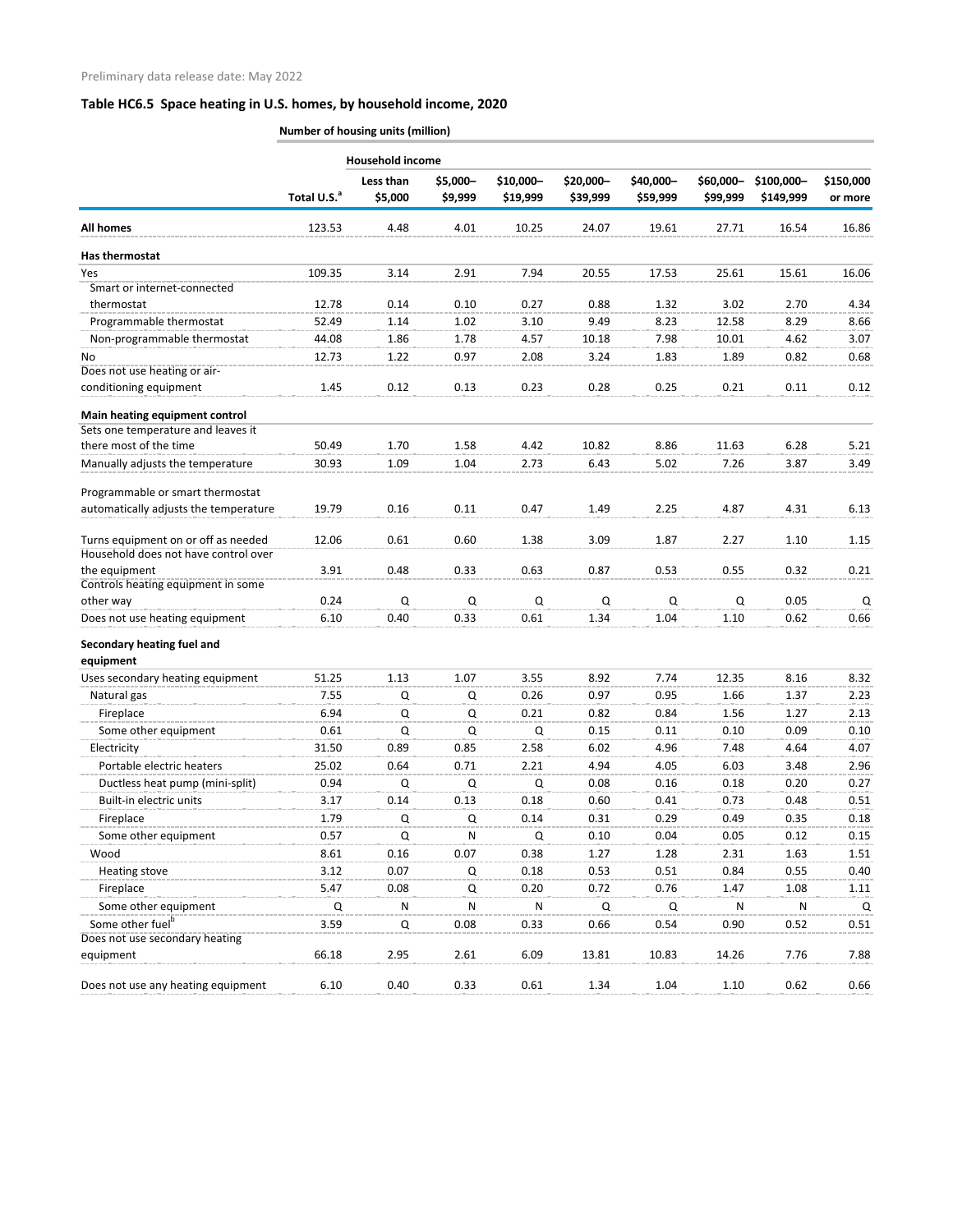|                                                                                                     | Number of housing units (million) |                         |                     |                       |                       |                       |                       |                         |                      |
|-----------------------------------------------------------------------------------------------------|-----------------------------------|-------------------------|---------------------|-----------------------|-----------------------|-----------------------|-----------------------|-------------------------|----------------------|
|                                                                                                     |                                   | <b>Household income</b> |                     |                       |                       |                       |                       |                         |                      |
|                                                                                                     | Total U.S. <sup>a</sup>           | Less than<br>\$5,000    | \$5,000-<br>\$9,999 | \$10,000-<br>\$19,999 | \$20,000-<br>\$39,999 | \$40,000-<br>\$59,999 | \$60,000-<br>\$99,999 | \$100,000-<br>\$149,999 | \$150,000<br>or more |
| <b>All homes</b>                                                                                    | 123.53                            | 4.48                    | 4.01                | 10.25                 | 24.07                 | 19.61                 | 27.71                 | 16.54                   | 16.86                |
| <b>Secondary heating usage</b>                                                                      |                                   |                         |                     |                       |                       |                       |                       |                         |                      |
| Uses all or almost all of the time                                                                  | 10.91                             | 0.39                    | 0.20                | 0.83                  | 2.14                  | 1.56                  | 2.50                  | 1.52                    | 1.76                 |
| Uses at least once a week                                                                           | 9.41                              | Q                       | 0.13                | 0.41                  | 1.06                  | 1.29                  | 2.23                  | 1.98                    | 2.27                 |
| Uses a few times per month                                                                          | 4.71                              | 0.09                    | 0.07                | 0.34                  | 0.70                  | 0.59                  | 1.30                  | 0.88                    | 0.73                 |
| Uses only when it is very cold                                                                      | 19.64                             | 0.51                    | 0.54                | 1.51                  | 3.97                  | 3.22                  | 4.71                  | 2.74                    | 2.46                 |
| Uses only in rare situations, such as<br>when a guest is visiting<br>Does not use secondary heating | 6.59                              | 0.11                    | 0.13                | 0.47                  | 1.06                  | 1.08                  | 1.61                  | 1.03                    | 1.10                 |
| equipment                                                                                           | 66.18                             | 2.95                    | 2.61                | 6.09                  | 13.81                 | 10.83                 | 14.26                 | 7.76                    | 7.88                 |
| Does not use any heating equipment                                                                  | 6.10                              | 0.40                    | 0.33                | 0.61                  | 1.34                  | 1.04                  | 1.10                  | 0.62                    | 0.66                 |
| Winter indoor daytime temperature<br>when someone is home                                           |                                   |                         |                     |                       |                       |                       |                       |                         |                      |
| 63 degrees or less                                                                                  | 4.29                              | 0.33                    | 0.29                | 0.63                  | 1.06                  | 0.58                  | 0.73                  | 0.37                    | 0.31                 |
| 64 to 66 degrees                                                                                    | 10.27                             | 0.27                    | 0.28                | 0.84                  | 1.93                  | 1.59                  | 2.48                  | 1.52                    | 1.35                 |
| 67 to 69 degrees                                                                                    | 32.43                             | 0.66                    | 0.64                | 1.78                  | 4.75                  | 4.83                  | 8.11                  | 5.60                    | 6.06                 |
| 70 degrees                                                                                          | 26.94                             | 0.95                    | 0.94                | 2.37                  | 5.06                  | 4.50                  | 6.26                  | 3.32                    | 3.54                 |
| 71 to 73 degrees                                                                                    | 25.20                             | 0.80                    | 0.75                | 1.97                  | 5.09                  | 4.06                  | 5.65                  | 3.43                    | 3.44                 |
| 74 degrees or more                                                                                  | 18.30                             | 1.07                    | 0.78                | 2.05                  | 4.83                  | 3.01                  | 3.38                  | 1.68                    | 1.50                 |
| Does not use heating equipment                                                                      | 6.10                              | 0.40                    | 0.33                | 0.61                  | 1.34                  | 1.04                  | 1.10                  | 0.62                    | 0.66                 |
| Winter indoor daytime temperature<br>when no one is home                                            |                                   |                         |                     |                       |                       |                       |                       |                         |                      |
| 63 degrees or less                                                                                  | 18.59                             | 0.68                    | 0.70                | 1.77                  | 3.43                  | 2.44                  | 4.12                  | 2.57                    | 2.88                 |
| 64 to 66 degrees                                                                                    | 22.05                             | 0.51                    | 0.51                | 1.51                  | 3.33                  | 3.26                  | 5.38                  | 3.45                    | 4.10                 |
| 67 to 69 degrees                                                                                    | 30.03                             | 0.73                    | 0.70                | 1.92                  | 5.36                  | 4.79                  | 7.24                  | 4.80                    | 4.50                 |
| 70 degrees                                                                                          | 19.35                             | 0.81                    | 0.73                | 1.94                  | 4.24                  | 3.52                  | 4.21                  | 2.00                    | 1.91                 |
| 71 to 73 degrees                                                                                    | 15.06                             | 0.58                    | 0.52                | 1.44                  | 3.12                  | 2.52                  | 3.28                  | 1.88                    | 1.72                 |
| 74 degrees or more                                                                                  | 12.35                             | 0.77                    | 0.52                | 1.06                  | 3.25                  | 2.04                  | 2.38                  | 1.23                    | 1.09                 |
| Does not use heating equipment                                                                      | 6.10                              | 0.40                    | 0.33                | 0.61                  | 1.34                  | 1.04                  | 1.10                  | 0.62                    | 0.66                 |
| Winter indoor temperature at night                                                                  |                                   |                         |                     |                       |                       |                       |                       |                         |                      |
| 63 degrees or less                                                                                  | 14.70                             | 0.57                    | 0.47                | 1.24                  | 2.78                  | 2.02                  | 3.23                  | 2.12                    | 2.28                 |
| 64 to 66 degrees                                                                                    | 19.67                             | 0.39                    | 0.50                | 1.36                  | 3.41                  | 2.84                  | 4.79                  | 3.00                    | 3.38                 |
| 67 to 69 degrees                                                                                    | 31.47                             | 0.69                    | 0.59                | 1.92                  | 5.33                  | 4.87                  | 7.93                  | 4.99                    | 5.15                 |
| 70 degrees                                                                                          | 20.22                             | 0.75                    | 0.75                | 1.93                  | 4.14                  | 3.48                  | 4.42                  | 2.39                    | 2.36                 |
| 71 to 73 degrees                                                                                    | 17.49                             | 0.64                    | 0.66                | 1.67                  | 3.47                  | 2.94                  | 3.77                  | 2.19                    | 2.14                 |
| 74 degrees or more                                                                                  | 13.88                             | 1.04                    | 0.71                | 1.51                  | 3.59                  | 2.42                  | 2.48                  | 1.24                    | 0.90                 |
| Does not use heating equipment                                                                      | 6.10                              | 0.40                    | 0.33                | 0.61                  | 1.34                  | 1.04                  | 1.10                  | 0.62                    | 0.66                 |
| <b>Heated basement</b>                                                                              |                                   |                         |                     |                       |                       |                       |                       |                         |                      |
| Yes                                                                                                 | 24.93                             | 0.31                    | 0.15                | 0.85                  | 3.15                  | 3.31                  | 6.56                  | 5.00                    | 5.58                 |
| No                                                                                                  | 11.71                             | 0.34                    | 0.24                | 0.84                  | 1.96                  | 1.84                  | 2.85                  | 1.70                    | 1.93                 |
| Not asked (heated homes with no                                                                     |                                   |                         |                     |                       |                       |                       |                       |                         |                      |
| basement)<br>Not asked (unheated homes,                                                             | 45.02                             | 0.91                    | 0.75                | 2.79                  | 8.39                  | 7.57                  | 11.42                 | 6.65                    | 6.54                 |
| apartments, and mobile homes)                                                                       | 41.88                             | 2.92                    | 2.87                | 5.77                  | 10.57                 | 6.88                  | 6.88                  | 3.18                    | 2.81                 |
|                                                                                                     |                                   |                         |                     |                       |                       |                       |                       |                         |                      |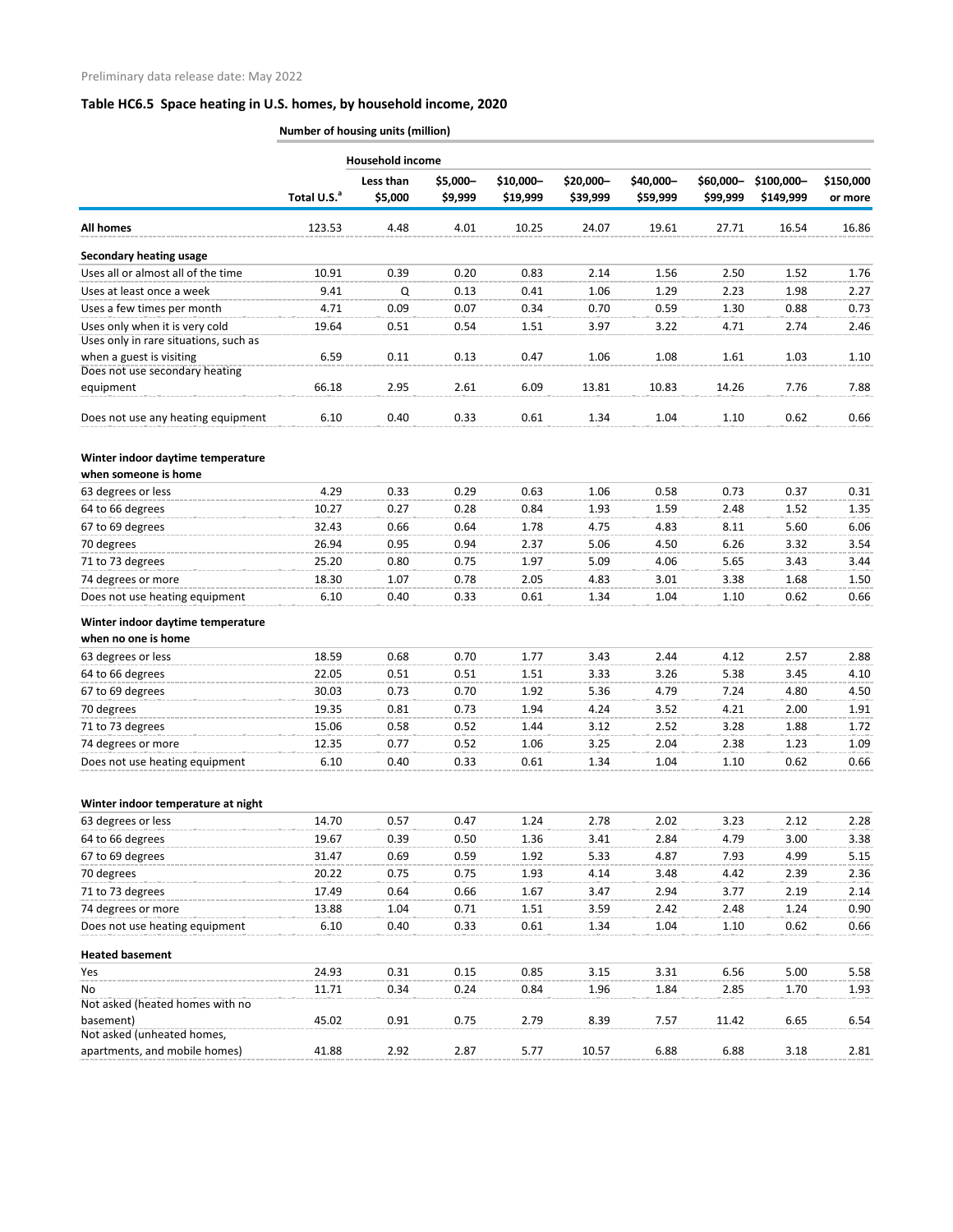|                                    | Number of housing units (million) |                         |                     |                       |                       |                       |                       |                         |                      |
|------------------------------------|-----------------------------------|-------------------------|---------------------|-----------------------|-----------------------|-----------------------|-----------------------|-------------------------|----------------------|
|                                    |                                   | <b>Household income</b> |                     |                       |                       |                       |                       |                         |                      |
|                                    | Total U.S. <sup>a</sup>           | Less than<br>\$5,000    | \$5,000-<br>\$9,999 | \$10,000-<br>\$19,999 | \$20,000-<br>\$39,999 | \$40,000-<br>\$59,999 | \$60,000-<br>\$99,999 | \$100,000-<br>\$149,999 | \$150,000<br>or more |
| All homes                          | 123.53                            | 4.48                    | 4.01                | 10.25                 | 24.07                 | 19.61                 | 27.71                 | 16.54                   | 16.86                |
| <b>Heated attic</b>                |                                   |                         |                     |                       |                       |                       |                       |                         |                      |
| Yes                                | 3.48                              | 0.19                    | 0.07                | 0.25                  | 0.55                  | 0.54                  | 0.58                  | 0.52                    | 0.79                 |
| No                                 | 51.56                             | 0.71                    | 0.57                | 2.41                  | 7.85                  | 7.80                  | 13.40                 | 9.19                    | 9.64                 |
| Not asked (heated homes with no    |                                   |                         |                     |                       |                       |                       |                       |                         |                      |
| attic)                             | 26.61                             | 0.67                    | 0.50                | 1.83                  | 5.10                  | 4.39                  | 6.85                  | 3.65                    | 3.63                 |
| Not asked (unheated homes,         |                                   |                         |                     |                       |                       |                       |                       |                         |                      |
| apartments, and mobile homes)      | 41.88                             | 2.92                    | 2.87                | 5.77                  | 10.57                 | 6.88                  | 6.88                  | 3.18                    | 2.81                 |
| <b>Heated attached garage</b>      |                                   |                         |                     |                       |                       |                       |                       |                         |                      |
| Yes                                | 3.87                              | 0.08                    | Q                   | 0.15                  | 0.52                  | 0.48                  | 0.95                  | 0.79                    | 0.87                 |
| No.                                | 46.07                             | 0.42                    | 0.31                | 1.36                  | 6.20                  | 6.72                  | 12.39                 | 8.76                    | 9.92                 |
| Not asked (heated homes with no    |                                   |                         |                     |                       |                       |                       |                       |                         |                      |
| attached garage)                   | 31.71                             | 1.05                    | 0.79                | 2.97                  | 6.79                  | 5.52                  | 7.50                  | 3.81                    | 3.26                 |
| Not asked (unheated homes,         |                                   |                         |                     |                       |                       |                       |                       |                         |                      |
| apartments, and mobile homes)      | 41.88                             | 2.92                    | 2.87                | 5.77                  | 10.57                 | 6.88                  | 6.88                  | 3.18                    | 2.81                 |
| <b>Humidifier usage</b>            |                                   |                         |                     |                       |                       |                       |                       |                         |                      |
| Uses a humidifier                  | 29.25                             | 0.67                    | 0.59                | 1.59                  | 4.77                  | 4.04                  | 7.15                  | 4.90                    | 5.53                 |
| Uses only occasionally             | 7.13                              | 0.25                    | 0.18                | 0.45                  | 1.37                  | 1.05                  | 1.77                  | 0.99                    | 1.07                 |
| Uses only during winter months     | 15.77                             | 0.25                    | 0.28                | 0.79                  | 2.33                  | 2.22                  | 3.84                  | 2.81                    | 3.23                 |
| Uses about half of the year        | 2.21                              | Q                       | Q                   | 0.11                  | 0.44                  | 0.25                  | 0.58                  | 0.39                    | 0.37                 |
| Uses all or almost all of the year | 4.12                              | 0.14                    | 0.10                | 0.24                  | 0.63                  | 0.51                  | 0.95                  | 0.70                    | 0.86                 |
| Does not use a humidifier          | 94.28                             | 3.81                    | 3.42                | 8.65                  | 19.30                 | 15.57                 | 20.56                 | 11.64                   | 11.33                |

Source: U.S. Energy Information Administration, Office of Energy Demand and Integrated Statistics, Form EIA-457A of the *2020 Residential Energy Consumption Survey* Notes: Because of rounding, data may not sum to totals. See RECS Terminology for the definitions of terms used in these tables.

<sup>a</sup> Total U.S. includes all primary occupied housing units in the 50 states and the District of Columbia. Vacant housing units, seasonal units, second homes, military houses, and group quarters are excluded.

<sup>b</sup>*Some other fuel* includes coal and district steam.

Q = Data withheld because either the relative standard error (RSE) was greater than 50% or fewer than 10 households were in the reporting sample.

N = No households in reporting sample.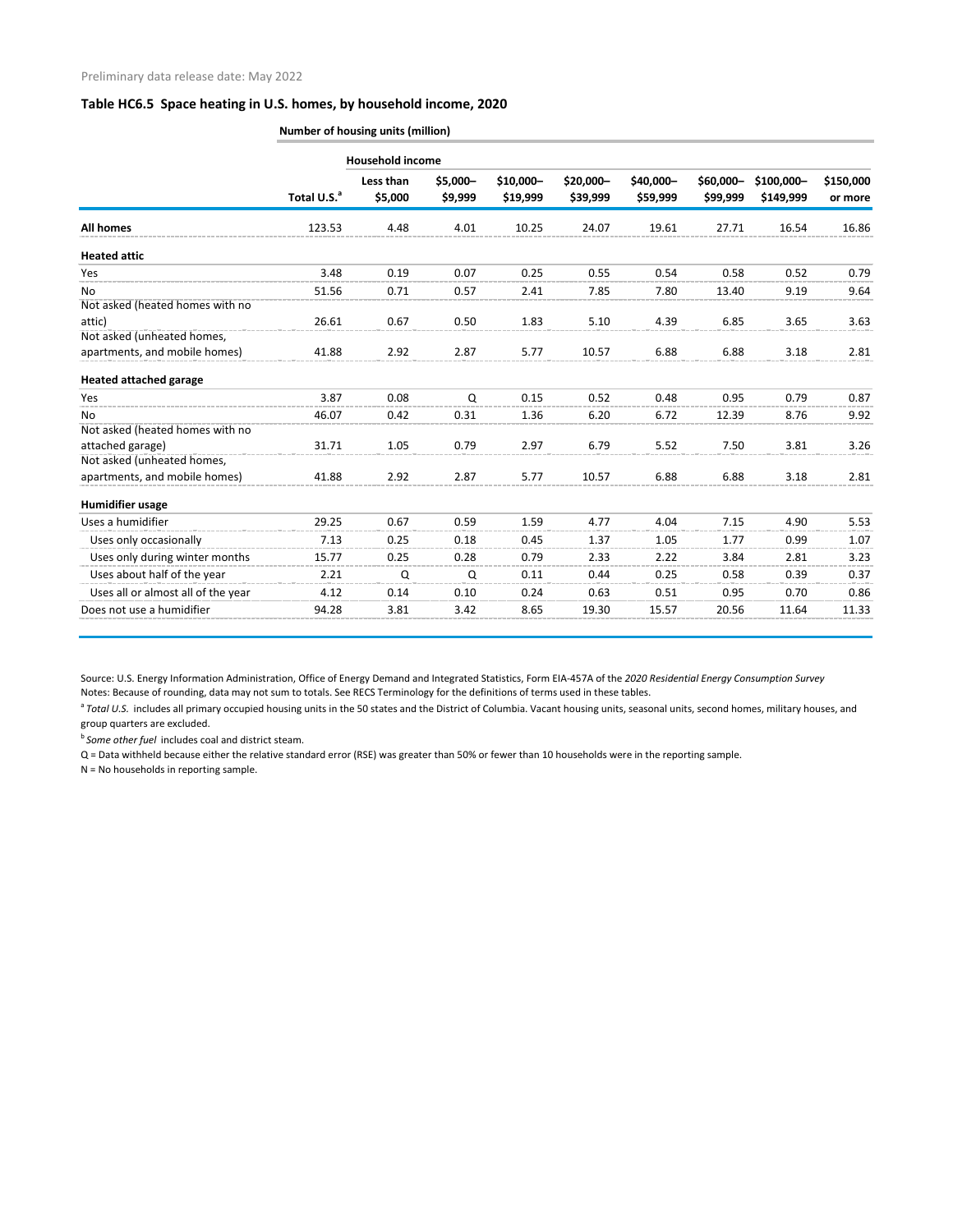|                                                                 | RSEs for number of housing units |                         |                |                |                |                |                |            |                |
|-----------------------------------------------------------------|----------------------------------|-------------------------|----------------|----------------|----------------|----------------|----------------|------------|----------------|
|                                                                 |                                  | <b>Household income</b> |                |                |                |                |                |            |                |
|                                                                 | Total U.S. <sup>a</sup>          | Less than               | \$5,000-       | \$10,000-      | \$20,000-      | \$40,000-      | \$60,000-      | \$100,000- | \$150,000      |
|                                                                 |                                  | \$5,000                 | \$9,999        | \$19,999       | \$39,999       | \$59,999       | \$99,999       | \$149,999  | or more        |
| <b>All homes</b>                                                | 0.00                             | 4.63                    | 5.53           | 3.21           | 1.98           | 1.83           | 1.58           | 1.83       | 1.93           |
| <b>Space heating equipment</b>                                  |                                  |                         |                |                |                |                |                |            |                |
| Uses space heating equipment<br>Has space heating equipment but | 0.23                             | 4.66                    | 5.62           | 3.30           | 1.83           | 1.90           | 1.64           | 1.75       | 2.00           |
| does not use it<br>Does not have space heating                  | 5.61                             | 26.38                   | 26.08          | 18.54          | 12.49          | 13.12          | 13.24          | 18.54      | 16.35          |
| equipment                                                       | 7.69                             | 22.77                   | 27.53          | 25.83          | 16.93          | 17.68          | 16.29          | 24.73      | 21.49          |
| Main heating fuel and equipment                                 |                                  |                         |                |                |                |                |                |            |                |
| Natural gas                                                     | 0.97                             | 8.12                    | 9.27           | 5.10           | 3.13           | 2.54           | 2.38           | 2.85       | 2.69           |
| Central warm-air furnace                                        | 0.99                             | 9.48                    | 10.40          | 5.46           | 3.40           | 2.74           | 2.47           | 3.22       | 2.94           |
| Steam or hot water system                                       | 3.76                             | 16.73                   | 24.88          | 14.50          | 10.64          | 10.96          | 8.98           | 10.44      | 8.37           |
| Built-in room heater                                            | 6.13                             | 37.68                   | 42.32          | 16.19          | 12.75          | 17.37          | 15.22          | 20.81      | 23.52          |
| Some other equipment                                            | 19.12                            | 0.00                    | 101.31         | 74.35          | 34.82          | 50.68          | 35.93          | 53.61      | 100.35         |
| Electricity                                                     | 0.95                             | 6.70                    | 7.16           | 4.38           | 2.72           | 3.07           | 2.72           | 3.89       | 3.62           |
| Central warm-air furnace                                        | 2.16                             | 10.85                   | 15.72          | 8.94           | 5.31           | 5.06           | 4.61           | 5.71       | 6.47           |
| Heat pump                                                       | 1.84                             | 12.28                   | 11.83          | 7.91           | 5.69           | 5.44           | 4.05           | 7.40       | 5.48           |
| Ductless heat pump (mini-split)                                 | 8.38                             | 34.71                   | 51.74          | 38.34          | 23.16          | 29.39          | 15.15          | 21.47      | 19.36          |
| Built-in electric units                                         | 2.74                             | 14.01                   | 16.24          | 9.80           | 7.45           | 8.05           | 7.34           | 11.52      | 10.92          |
| Portable electric heaters                                       | 6.15                             | 22.59                   | 21.64          | 17.30          | 10.88          | 12.29          | 11.28          | 23.44      | 20.34          |
| Some other equipment                                            | 10.83                            | 33.98                   | 42.77          | 34.65          | 23.04          | 22.33          | 26.49          | 30.96      | 28.81          |
| Fuel oil or kerosene                                            | 3.36                             | 30.72                   | 23.29          | 13.67          | 8.67           | 11.93          | 5.92           | 10.17      | 7.30           |
| Central warm-air furnace                                        | 4.55                             | 42.00                   | 34.22          | 15.57          | 11.78          | 13.24          | 7.31           | 14.20      | 8.56           |
|                                                                 | 6.77                             | 57.83                   |                |                |                |                |                | 18.71      |                |
| Steam or hot water system<br>Some other equipment               |                                  | 86.80                   | 36.32<br>83.64 | 28.13<br>54.26 | 16.90<br>34.44 | 18.45<br>65.44 | 13.08<br>32.98 | 34.51      | 13.16<br>49.56 |
|                                                                 | 16.16                            |                         |                |                |                |                |                |            |                |
| Propane                                                         | 4.01                             | 27.49<br>32.29          | 21.21<br>36.98 | 12.17          | 10.21<br>10.56 | 9.67<br>11.27  | 8.84<br>10.12  | 9.68       | 10.68          |
| Central warm-air furnace                                        | 4.19                             |                         |                | 15.05          |                |                |                | 10.51      | 11.58          |
| Some other equipment                                            | 8.03                             | 40.44                   | 29.33          | 22.96          | 20.78          | 23.39          | 19.86          | 19.83      | 25.57          |
| Wood                                                            | 5.19                             | 31.51                   | 28.65          | 17.26          | 10.86          | 11.53          | 10.50          | 17.19      | 17.54          |
| Heating stove                                                   | 5.76                             | 31.51                   | 28.65          | 17.95          | 12.74          | 12.58          | 10.73          | 18.12      | 20.65          |
| Some other equipment                                            | 19.24                            | 0.00                    | 0.00           | 69.94          | 34.04          | 49.15          | 33.34          | 49.95      | 44.50          |
| Some other fuel <sup>b</sup>                                    | 33.09                            | 70.08                   | 100.21         | 73.32          | 100.29         | 100.26         | 100.27         | 0.00       | 100.48         |
| Does not use heating equipment                                  | 4.53                             | 16.87                   | 17.11          | 15.63          | 10.87          | 10.23          | 10.70          | 13.65      | 13.29          |
| <b>Main heating equipment (including</b>                        |                                  |                         |                |                |                |                |                |            |                |
| all fuels)                                                      |                                  |                         |                |                |                |                |                |            |                |
| Central warm-air furnace                                        | 0.66                             | 6.25                    | 8.45           | 4.38           | 2.75           | 2.31           | 2.02           | 2.48       | 2.30           |
| Heat pump                                                       | 1.84                             | 12.28                   | 11.83          | 7.91           | 5.69           | 5.44           | 4.05           | 7.40       | 5.48           |
| Steam or hot water system                                       | 2.85                             | 13.56                   | 19.24          | 12.85          | 8.15           | 9.18           | 6.97           | 8.13       | 6.34           |
| Ductless heat pump (mini-split)                                 | 8.38                             | 34.71                   | 51.74          | 38.34          | 23.16          | 29.39          | 15.15          | 21.47      | 19.36          |
| Built-in electric units                                         | 2.74                             | 14.01                   | 16.24          | 9.80           | 7.45           | 8.05           | 7.34           | 11.52      | 10.92          |
| Built-in oil or gas room heater                                 | 5.53                             | 27.21                   | 30.16          | 13.70          | 10.77          | 17.54          | 13.59          | 16.99      | 21.32          |
| Portable electric heaters                                       | 6.15                             | 22.59                   | 21.64          | 17.30          | 10.88          | 12.29          | 11.28          | 23.44      | 20.34          |
| Heating stove burning wood                                      | 5.76                             | 31.51                   | 28.65          | 17.95          | 12.74          | 12.58          | 10.73          | 18.12      | 20.65          |
| Some other equipment                                            | 10.02                            | 63.16                   | 37.57          | 24.14          | 27.74          | 27.08          | 19.53          | 31.25      | 37.26          |
| Does not use heating equipment                                  | 4.53                             | 16.87                   | 17.11          | 15.63          | 10.87          | 10.23          | 10.70          | 13.65      | 13.29          |
| Main heating equipment age                                      |                                  |                         |                |                |                |                |                |            |                |
| Less than 2 years old                                           | 2.42                             | 13.12                   | 17.61          | 8.77           | 5.88           | 6.50           | 4.44           | 7.33       | 7.39           |
| 2 to 4 years old                                                | 2.11                             | 14.55                   | 15.89          | 7.84           | 5.15           | 5.55           | 4.53           | 6.07       | 6.16           |
| 5 to 9 years old                                                | 1.46                             | 9.89                    | 12.88          | 7.07           | 3.80           | 4.39           | 3.69           | 4.38       | 4.23           |
| 10 to 14 years old                                              | 1.98                             | 12.34                   | 11.23          | 6.65           | 4.45           | 5.55           | 3.51           | 4.77       | 4.62           |
| 15 to 19 years old                                              | 2.50                             | 13.35                   | 14.62          | 8.64           | 5.35           | 6.22           | 5.65           | 5.69       | 6.67           |
| 20 or more years old                                            | 1.77                             | 11.96                   | 10.31          | 6.90           | 4.43           | 4.95           | 4.02           | 5.08       | 4.70           |
| Does not use heating equipment                                  | 4.53                             | 16.87                   | 17.11          | 15.63          | 10.87          | 10.23          | 10.70          | 13.65      | 13.29          |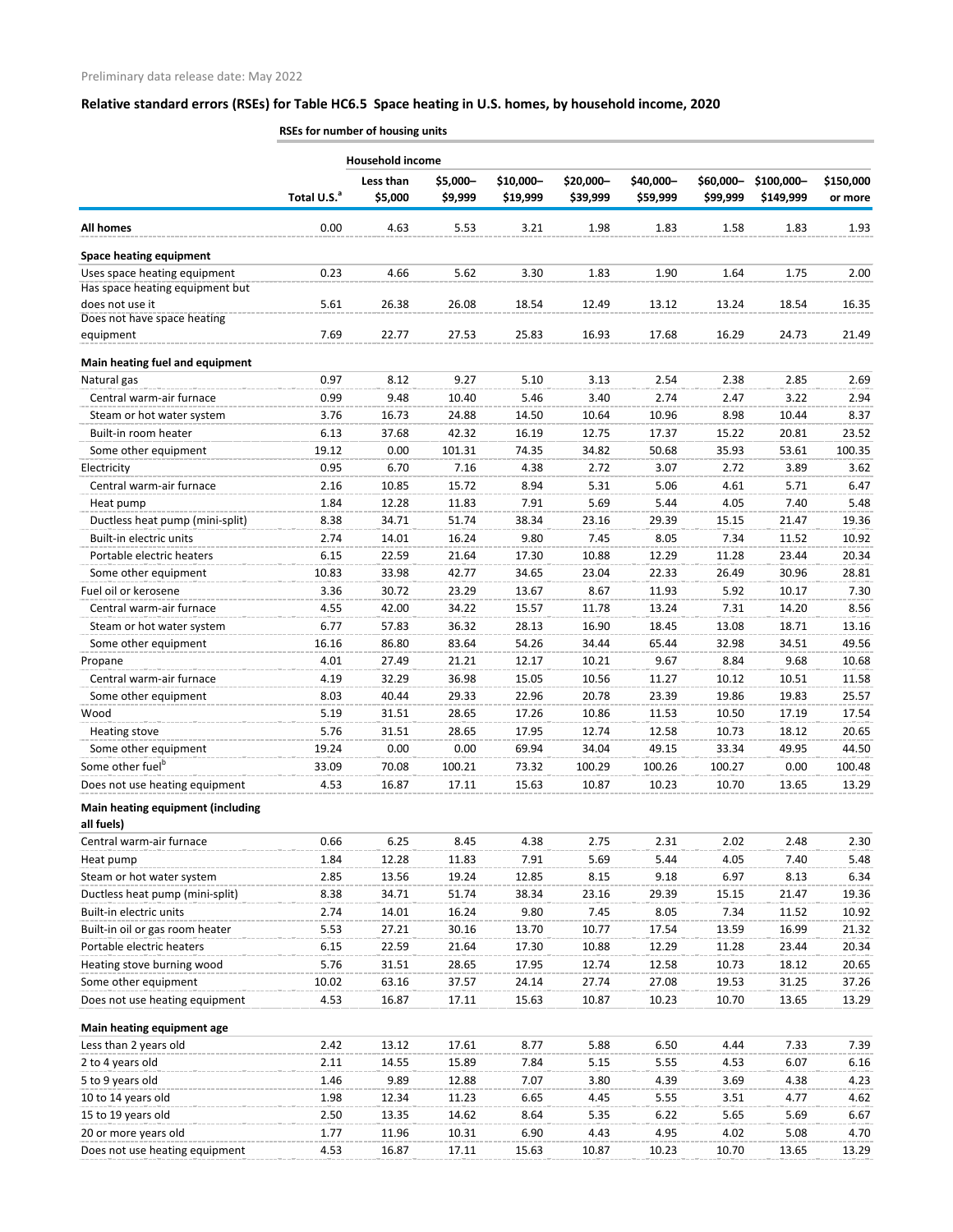|                                       | RSEs for number of housing units |                         |                     |                       |                       |                       |                       |                         |                      |
|---------------------------------------|----------------------------------|-------------------------|---------------------|-----------------------|-----------------------|-----------------------|-----------------------|-------------------------|----------------------|
|                                       |                                  | <b>Household income</b> |                     |                       |                       |                       |                       |                         |                      |
|                                       | Total U.S. <sup>a</sup>          | Less than<br>\$5,000    | \$5,000-<br>\$9,999 | \$10,000-<br>\$19,999 | \$20,000-<br>\$39,999 | \$40,000-<br>\$59,999 | \$60,000-<br>\$99,999 | \$100,000-<br>\$149,999 | \$150,000<br>or more |
| <b>All homes</b>                      | 0.00                             | 4.63                    | 5.53                | 3.21                  | 1.98                  | 1.83                  | 1.58                  | 1.83                    | 1.93                 |
| Has thermostat                        |                                  |                         |                     |                       |                       |                       |                       |                         |                      |
| Yes                                   | 0.34                             | 5.48                    | 6.60                | 3.68                  | 2.07                  | 2.03                  | 1.71                  | 1.96                    | 2.04                 |
| Smart or internet-connected           |                                  |                         |                     |                       |                       |                       |                       |                         |                      |
| thermostat                            | 2.22                             | 27.43                   | 34.60               | 18.05                 | 10.93                 | 7.64                  | 5.03                  | 5.48                    | 3.78                 |
| Programmable thermostat               | 0.88                             | 9.01                    | 10.94               | 5.58                  | 3.19                  | 2.86                  | 2.27                  | 2.82                    | 2.60                 |
| Non-programmable thermostat           | 1.29                             | 7.65                    | 8.91                | 4.50                  | 3.26                  | 3.06                  | 3.24                  | 3.43                    | 4.47                 |
| No                                    | 2.69                             | 10.19                   | 11.60               | 7.51                  | 5.62                  | 7.45                  | 6.30                  | 11.81                   | 12.91                |
| Does not use heating or air-          |                                  |                         |                     |                       |                       |                       |                       |                         |                      |
| conditioning equipment                | 8.80                             | 29.39                   | 28.82               | 24.64                 | 22.49                 | 19.38                 | 18.60                 | 28.48                   | 28.82                |
| Main heating equipment control        |                                  |                         |                     |                       |                       |                       |                       |                         |                      |
| Sets one temperature and leaves it    |                                  |                         |                     |                       |                       |                       |                       |                         |                      |
| there most of the time                | 1.12                             | 6.53                    | 7.56                | 4.75                  | 2.66                  | 2.92                  | 2.58                  | 3.71                    | 3.91                 |
| Manually adjusts the temperature      | 1.74                             | 12.45                   | 10.01               | 5.75                  | 4.06                  | 4.06                  | 3.13                  | 4.51                    | 4.39                 |
| Programmable or smart thermostat      |                                  |                         |                     |                       |                       |                       |                       |                         |                      |
| automatically adjusts the temperature | 1.84                             | 22.29                   | 36.67               | 13.21                 | 6.67                  | 6.35                  | 3.63                  | 3.52                    | 3.75                 |
| Turns equipment on or off as needed   | 2.85                             | 13.07                   | 13.69               | 9.54                  | 5.09                  | 7.48                  | 6.39                  | 9.63                    | 9.91                 |
| Household does not have control over  |                                  |                         |                     |                       |                       |                       |                       |                         |                      |
| the equipment                         | 5.10                             | 15.25                   | 20.61               | 9.80                  | 9.62                  | 13.29                 | 14.09                 | 19.07                   | 20.12                |
| Controls heating equipment in some    |                                  |                         |                     |                       |                       |                       |                       |                         |                      |
| other way                             | 17.23                            | 54.60                   | 55.65               | 81.01                 | 45.40                 | 44.67                 | 39.33                 | 33.22                   | 88.28                |
| Does not use heating equipment        | 4.53                             | 16.87                   | 17.11               | 15.63                 | 10.87                 | 10.23                 | 10.70                 | 13.65                   | 13.29                |
| Secondary heating fuel and            |                                  |                         |                     |                       |                       |                       |                       |                         |                      |
| equipment                             |                                  |                         |                     |                       |                       |                       |                       |                         |                      |
| Uses secondary heating equipment      | 1.01                             | 8.80                    | 9.36                | 5.58                  | 3.51                  | 3.57                  | 2.74                  | 2.91                    | 2.79                 |
| Natural gas                           | 2.92                             | 35.02                   | 36.15               | 16.32                 | 8.84                  | 8.49                  | 6.79                  | 7.75                    | 5.20                 |
| Fireplace                             | 3.15                             | 38.43                   | 40.49               | 18.56                 | 9.95                  | 8.49                  | 6.88                  | 8.13                    | 5.49                 |
| Some other equipment                  | 9.87                             | 100.42                  | 83.00               | 40.64                 | 25.59                 | 26.77                 | 23.39                 | 23.31                   | 28.48                |
| Electricity                           | 1.35                             | 9.32                    | 10.36               | 6.96                  | 4.01                  | 4.10                  | 3.30                  | 3.43                    | 3.92                 |
| Portable electric heaters             | 1.44                             | 11.13                   | 11.11               | 7.48                  | 4.42                  | 4.70                  | 3.59                  | 3.87                    | 4.30                 |
| Ductless heat pump (mini-split)       | 9.64                             | 71.76                   | 67.81               | 54.65                 | 28.66                 | 26.45                 | 18.53                 | 12.95                   | 19.36                |
| Built-in electric units               | 4.38                             | 27.87                   | 28.45               | 21.81                 | 10.35                 | 12.43                 | 9.53                  | 13.02                   | 11.03                |
| Fireplace                             | 5.70                             | 53.52                   | 100.21              | 25.11                 | 15.17                 | 15.43                 | 10.94                 | 14.87                   | 18.04                |
| Some other equipment                  | 12.75                            | 48.36                   | 0.00                | 44.53                 | 27.88                 | 41.35                 | 29.33                 | 22.13                   | 25.13                |
| Wood                                  | 2.73                             | 21.19                   | 36.52               | 14.77                 | 8.21                  | 7.56                  | 5.83                  | 6.79                    | 6.02                 |
| Heating stove                         | 4.76                             | 32.98                   | 55.45               | 19.66                 | 11.32                 | 12.28                 | 9.09                  | 12.17                   | 12.10                |
| Fireplace                             | 3.77                             | 30.09                   | 38.90               | 21.26                 | 12.18                 | 9.31                  | 8.04                  | 8.64                    | 6.66                 |
| Some other equipment                  | 68.13                            | 0.00                    | 0.00                | 0.00                  | 100.36                | 59.23                 | 0.00                  | 0.00                    | 100.38               |
| Some other fuel <sup>b</sup>          | 4.50                             | 38.85                   | 32.98               | 15.86                 | 9.89                  | 11.68                 | 7.87                  | 12.55                   | 11.76                |
| Does not use secondary heating        |                                  |                         |                     |                       |                       |                       |                       |                         |                      |
| equipment                             | 0.79                             | 5.87                    | 6.64                | 4.38                  | 2.51                  | 2.81                  | 2.44                  | 3.64                    | 2.89                 |
| Does not use any heating equipment    | 4.53                             | 16.87                   | 17.11               | 15.63                 | 10.87                 | 10.23                 | 10.70                 | 13.65                   | 13.29                |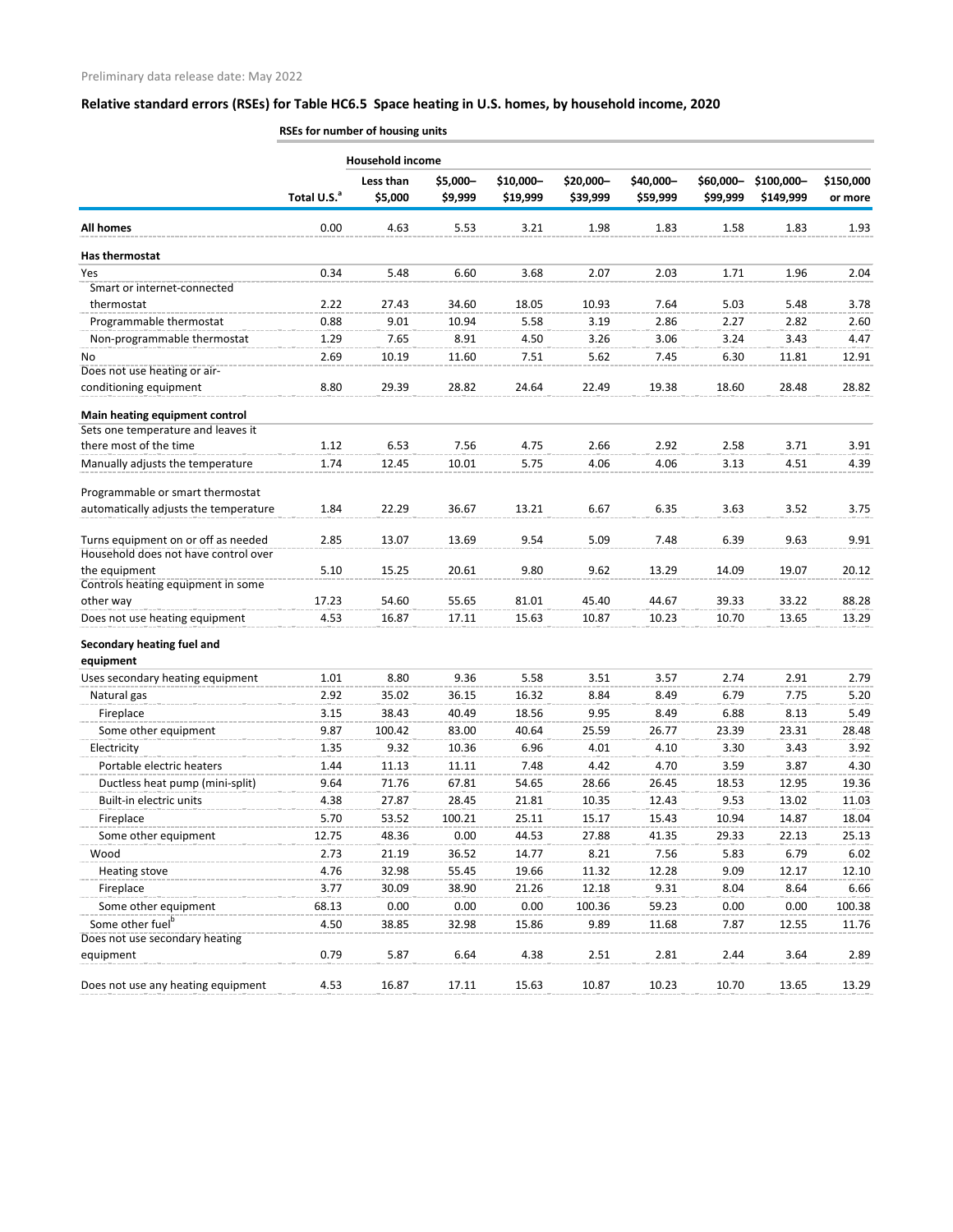|                                                             | RSEs for number of housing units |                         |                     |                       |                       |                       |                       |                         |                      |
|-------------------------------------------------------------|----------------------------------|-------------------------|---------------------|-----------------------|-----------------------|-----------------------|-----------------------|-------------------------|----------------------|
|                                                             |                                  | <b>Household income</b> |                     |                       |                       |                       |                       |                         |                      |
|                                                             | Total U.S. <sup>a</sup>          | Less than<br>\$5,000    | \$5,000-<br>\$9,999 | \$10,000-<br>\$19,999 | \$20,000-<br>\$39,999 | \$40,000-<br>\$59,999 | \$60,000-<br>\$99,999 | \$100,000-<br>\$149,999 | \$150,000<br>or more |
|                                                             |                                  |                         |                     |                       |                       |                       |                       |                         |                      |
| <b>All homes</b>                                            | 0.00                             | 4.63                    | 5.53                | 3.21                  | 1.98                  | 1.83                  | 1.58                  | 1.83                    | 1.93                 |
| <b>Secondary heating usage</b>                              |                                  |                         |                     |                       |                       |                       |                       |                         |                      |
| Uses all or almost all of the time                          | 2.73                             | 17.23                   | 21.20               | 12.60                 | 6.58                  | 6.46                  | 5.47                  | 7.63                    | 6.00                 |
| Uses at least once a week                                   | 2.32                             | 47.77                   | 25.39               | 16.50                 | 8.70                  | 7.51                  | 5.68                  | 6.26                    | 5.20                 |
| Uses a few times per month                                  | 4.22                             | 36.23                   | 33.52               | 17.90                 | 11.28                 | 12.51                 | 8.10                  | 9.13                    | 9.68                 |
| Uses only when it is very cold                              | 2.10                             | 12.35                   | 14.83               | 8.36                  | 5.06                  | 5.12                  | 4.26                  | 5.60                    | 5.91                 |
| Uses only in rare situations, such as                       |                                  |                         |                     |                       |                       |                       |                       |                         |                      |
| when a guest is visiting                                    | 3.46                             | 26.52                   | 29.78               | 12.66                 | 9.17                  | 7.60                  | 6.26                  | 9.21                    | 7.59                 |
| Does not use secondary heating<br>equipment                 | 0.79                             | 5.87                    | 6.64                | 4.38                  | 2.51                  | 2.81                  | 2.44                  | 3.64                    | 2.89                 |
|                                                             |                                  |                         |                     |                       |                       |                       |                       |                         |                      |
| Does not use any heating equipment                          | 4.53                             | 16.87                   | 17.11               | 15.63                 | 10.87                 | 10.23                 | 10.70                 | 13.65                   | 13.29                |
| Winter indoor daytime temperature                           |                                  |                         |                     |                       |                       |                       |                       |                         |                      |
| when someone is home                                        |                                  |                         |                     |                       |                       |                       |                       |                         |                      |
| 63 degrees or less                                          | 4.53                             | 20.25                   | 23.13               | 12.15                 | 9.60                  | 11.77                 | 10.19                 | 14.75                   | 19.45                |
| 64 to 66 degrees                                            | 2.75                             | 18.25                   | 19.23               | 11.73                 | 8.42                  | 6.68                  | 5.18                  | 7.78                    | 7.87                 |
| 67 to 69 degrees                                            | 1.21                             | 13.61                   | 12.40               | 8.37                  | 4.21                  | 3.87                  | 3.10                  | 3.53                    | 3.45                 |
| 70 degrees                                                  | 1.56                             | 10.30                   | 11.10               | 6.69                  | 4.19                  | 4.28                  | 2.72                  | 4.97                    | 4.85                 |
| 71 to 73 degrees                                            | 1.53                             | 11.09                   | 12.22               | 7.45                  | 4.60                  | 3.79                  | 3.47                  | 3.62                    | 4.65                 |
| 74 degrees or more                                          | 2.27                             | 9.18                    | 11.10               | 7.30                  | 4.31                  | 6.72                  | 6.06                  | 7.13                    | 6.71                 |
| Does not use heating equipment                              | 4.53                             | 16.87                   | 17.11               | 15.63                 | 10.87                 | 10.23                 | 10.70                 | 13.65                   | 13.29                |
| Winter indoor daytime temperature                           |                                  |                         |                     |                       |                       |                       |                       |                         |                      |
| when no one is home                                         |                                  |                         |                     |                       |                       |                       |                       |                         |                      |
| 63 degrees or less                                          | 2.15                             | 13.38                   | 13.29               | 7.48                  | 4.79                  | 5.91                  | 4.01                  | 4.65                    | 5.73                 |
| 64 to 66 degrees                                            | 1.95                             | 13.35                   | 14.59               | 8.27                  | 5.40                  | 4.44                  | 3.33                  | 5.09                    | 4.34                 |
| 67 to 69 degrees                                            | 1.39                             | 11.45                   | 13.31               | 5.84                  | 3.91                  | 4.18                  | 2.94                  | 4.05                    | 4.23                 |
| 70 degrees                                                  | 2.23                             | 11.22                   | 13.25               | 7.33                  | 4.36                  | 5.52                  | 4.10                  | 6.12                    | 7.09                 |
| 71 to 73 degrees                                            | 2.10                             | 13.25                   | 15.99               | 8.99                  | 5.79                  | 4.73                  | 5.60                  | 6.00                    | 6.30                 |
| 74 degrees or more                                          | 2.59                             | 12.52                   | 12.85               | 10.39                 | 5.11                  | 8.13                  | 7.52                  | 8.66                    | 8.96                 |
| Does not use heating equipment                              | 4.53                             | 16.87                   | 17.11               | 15.63                 | 10.87                 | 10.23                 | 10.70                 | 13.65                   | 13.29                |
| Winter indoor temperature at night                          |                                  |                         |                     |                       |                       |                       |                       |                         |                      |
| 63 degrees or less                                          | 2.70                             | 13.06                   | 18.43               | 8.09                  | 6.63                  | 6.47                  | 4.42                  | 5.52                    | 6.45                 |
| 64 to 66 degrees                                            | 2.11                             | 15.57                   | 14.04               | 9.44                  | 5.44                  | 5.63                  | 3.92                  | 5.11                    | 4.56                 |
| 67 to 69 degrees                                            | 1.65                             | 13.41                   | 13.75               | 7.12                  | 4.76                  | 4.11                  | 2.71                  | 3.86                    | 4.02                 |
| 70 degrees                                                  | 2.03                             | 10.79                   | 13.09               | 8.58                  | 5.38                  | 4.69                  | 3.88                  | 5.57                    | 6.16                 |
| 71 to 73 degrees                                            | 2.12                             | 10.71                   | 12.43               | 8.36                  | 4.68                  | 5.27                  | 4.43                  | 6.07                    | 6.86                 |
| 74 degrees or more                                          | 2.60                             | 9.90                    | 11.24               | 8.99                  | 5.32                  | 6.66                  | 6.61                  | 8.14                    | 9.55                 |
| Does not use heating equipment                              | 4.53                             | 16.87                   | 17.11               | 15.63                 | 10.87                 | 10.23                 | 10.70                 | 13.65                   | 13.29                |
| <b>Heated basement</b>                                      |                                  |                         |                     |                       |                       |                       |                       |                         |                      |
| Yes                                                         | 1.16                             | 18.72                   | 22.86               | 9.91                  | 4.43                  | 3.45                  | 3.13                  | 3.79                    | 3.60                 |
| No                                                          | 2.25                             | 14.79                   | 18.60               | 11.72                 | 6.99                  | 6.07                  | 5.38                  | 7.43                    | 5.18                 |
| Not asked (heated homes with no<br>basement)                | 0.60                             | 10.50                   | 11.75               | 5.46                  | 3.22                  | 2.87                  | 2.46                  | 3.17                    | 3.34                 |
| Not asked (unheated homes,<br>apartments, and mobile homes) | 0.37                             | 6.13                    | 6.33                | 4.83                  | 3.37                  | 3.52                  | 3.11                  | 5.77                    | 5.55                 |
|                                                             |                                  |                         |                     |                       |                       |                       |                       |                         |                      |